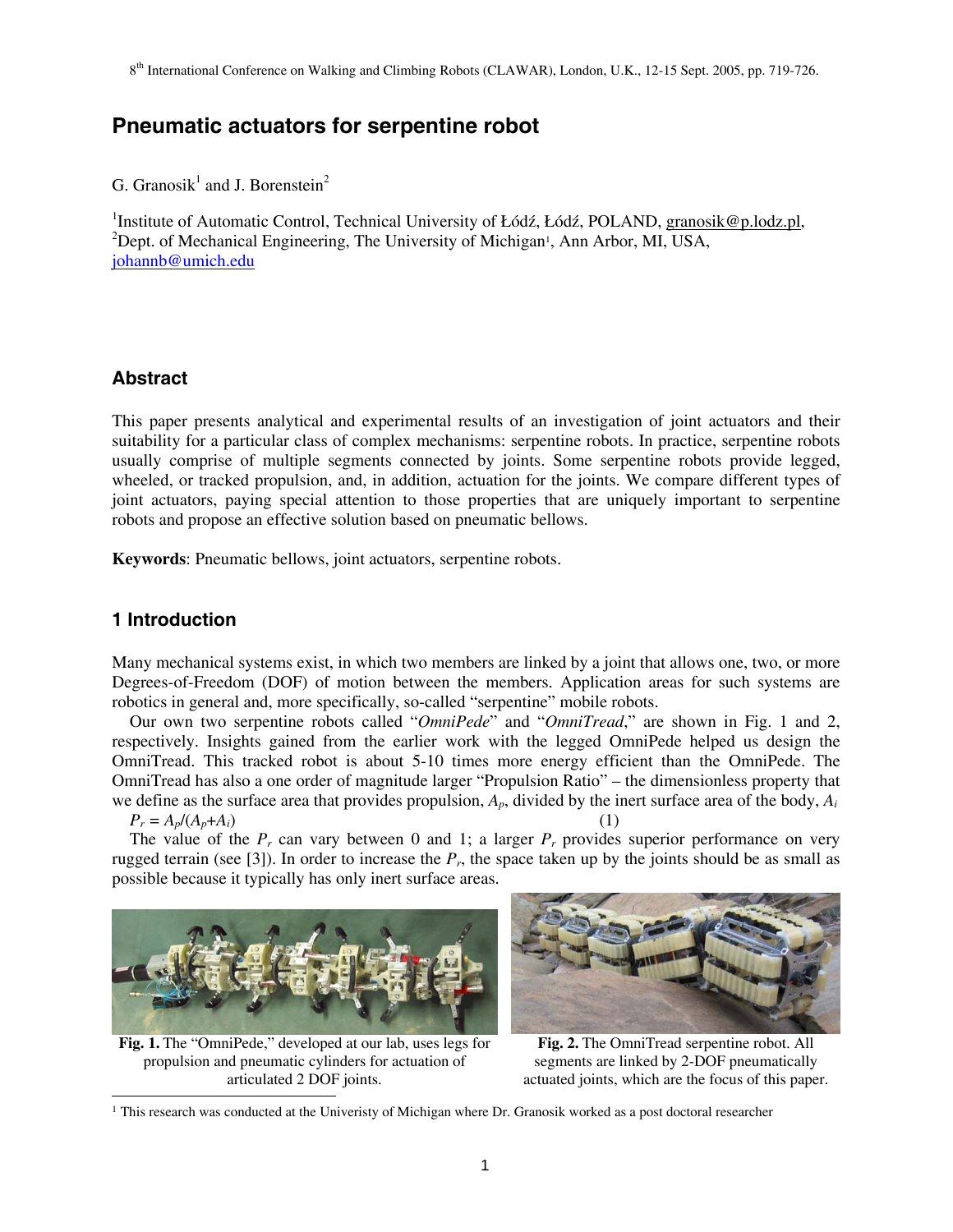By definition, serpentine robots are relatively long compared to their diameter, so that their lead segments can reach up and over a high obstacle while still being able to fit through small openings. From this geometric constraint, as well as from other unique operational characteristics of serpentine robots, important requirements for joint actuators can be derived:

- 1. The energy consumption and weight of the actuators should be minimal, because energy is a limited resource in an untethered mobile robot.
- 2. Serpentine robots should conform to the terrain *compliantly*, so that as many driving segments as possible are in contact with the ground at all times to provide effective propulsion.
- 3. At other times it is necessary to increase the stiffness of a joint, for example, for crossing a gap or reaching over an obstacle. Serpentine robots must thus be capable of adjusting the stiffness of every degree of freedom individually and proportionally.
- 4. Joint angles in serpentine robots should be controllable proportionally, to provide full 3 dimensional mobility.
- 5. Joint actuators should be capable of developing sufficient force to lift at least two lead segments to the edge of a step, in order to climb over it.
- 6. As discussed earlier, joint actuators should take up as little space as possible, to reduce the size of Joint Space.

In order to identify the most suitable joint actuator for serpentine robots, we analyzed available actuation methods methodically as presented in the next sections.

### **2 Review of candidate joint actuators**

There are many different ways of actuating joints in a mechanical structure. However, only a few of them can provide the range of motion and force required for actuating the joints of a serpentine robot. Table 1 lists some key parameters for candidate joint actuators.

In order to find the best-suited actuator for joints in serpentine robots we performed a detailed analysis. Our analysis was mostly based on the comparison of performance indices of mechanical actuators introduced by Huber et al. [4] and complemented by our own investigations. We focused our attention on the graphs that plot *actuation stress* and *specific actuation stress* versus *actuation strain*. We reproduced the first graph and also part of the second one, with some modifications (explained below), in Fig. 3.

The original paper by Huber et al. did not include electric motors, and it included only select types of pneumatic actuators. To supplement this data, we calculated the performance indices for some electric motors with a ball screw transmission mechanism that produces reasonable linear speed and force. We

| Drive type                             | Electric                |              | Hydraulic   Pneumatic |
|----------------------------------------|-------------------------|--------------|-----------------------|
| Performance compared                   |                         |              |                       |
| Efficiency [%]                         | $($ <1) 50-55 ( $>90$ ) | $30 - 35$    | $15 - 25$             |
| Power to weight ratio [W/kg]           | $25 - 150$              | 650          | 300                   |
| Force to cross section area $[N/cm^2]$ | $0.3 - 1.5$             | 2000         | 100                   |
| Durability [cycles]                    | $5 - 9.105$             | 6.106        | >107                  |
| Stiffness [kN/mm]                      | $10-120$                | 30           |                       |
| Overload ratio [%]                     | 25                      | 50           | 50-150                |
| Linear movements ranges [m]            | $0.3 - 5$               | $0.02 - 2$   | $0.05 - 3$            |
| Positioning precision [mm]             | 0.005                   | $0.1 - 0.05$ | 0.1                   |
| Reliability (relative)                 | Normal                  | Worse        | <b>Better</b>         |

**Table 1.** Key parameters of different actuators (reproduced from [5])

also calculated the performance indices for a few pneumatic bellows and artificial pneumatic muscles (see Section 3) and added those results in Fig. 3.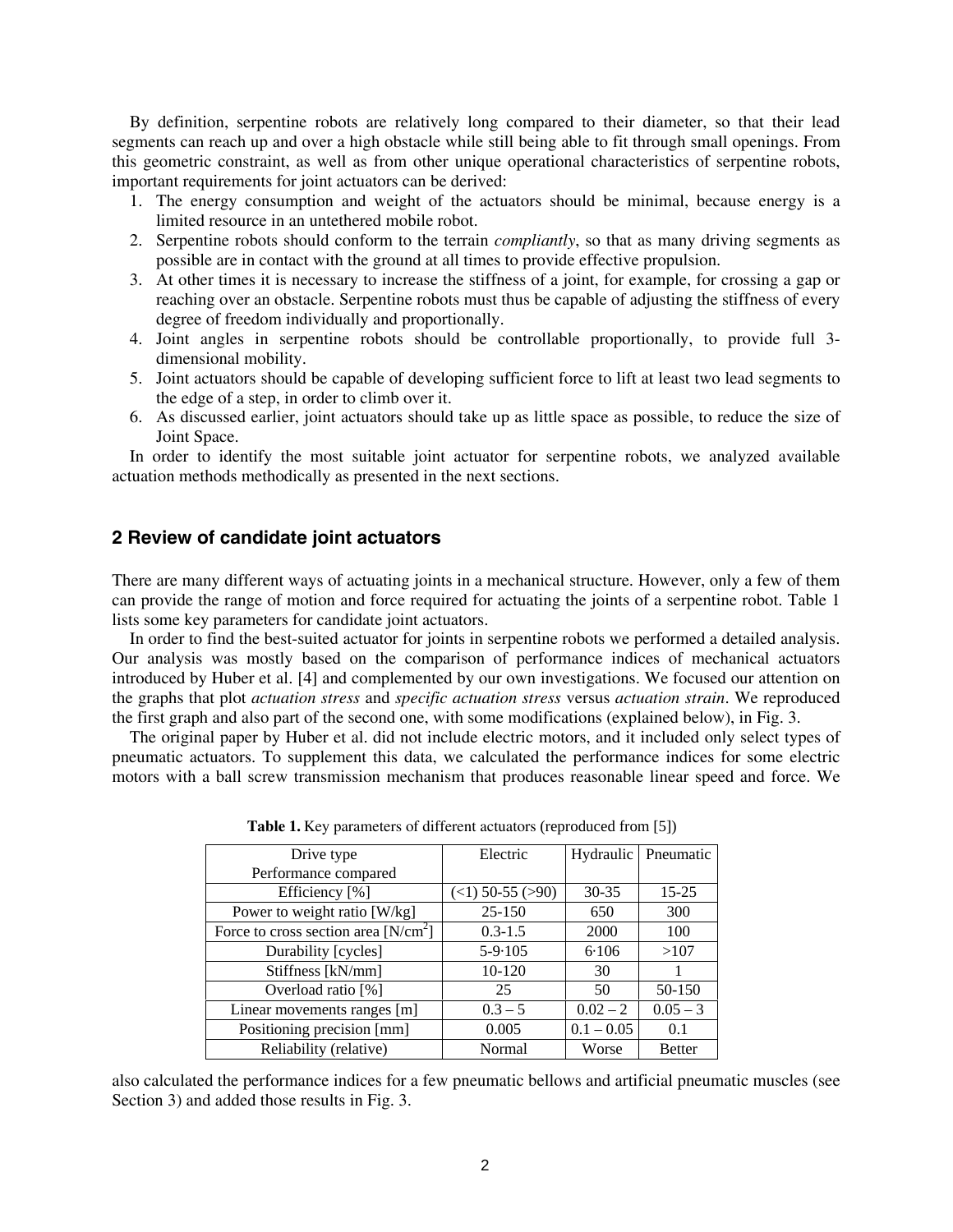Actuators that are closest to the top right corner of Fig. 3 are naturally suited to lifting weights and propelling masses in the orders of magnitude required for serpentine robots. As is apparent from the right part of Fig. 3, the superior characteristics of hydraulics (compared to pneumatics) are diminished once actuation stress is related to the actuator's density. Also, hydraulics also becomes less desirable over electric motors once efficiency is considered, as was shown in Table 1. One should note that Huber's analysis considers the actuator only, without the volume (or weight) of the compressor, manifolds, valves, fittings, and pipes. In general, these weight factors work in favor of electric systems. This is one of the reasons why electric actuation is usually chosen for freely moving robots while hydraulic or pneumatic actuation is mostly used for tethered robots.

However, the actuation strain of most cylinder-type actuators is limited to 1.0 and only pneumatic bellows produce the largest value (reaching 4) without any external mechanisms. Furthermore, the overload ratio of pneumatic actuators is significantly higher then competitors.

There is also another consideration, which, in our opinion, is of primary importance: natural compliance. We believe that natural compliance is critical for robots, whose propulsion depends on optimal traction between its propulsion elements (i.e., legs, wheels, or treads) and arbitrarily shaped environments, such as the rubble of a collapsed building or the rugged floor of a cave.

As explained in [4], the lines of slope +1 in Fig. 3 are related to the stiffness of the actuators. Hydraulic systems provide several orders of magnitude greater stiffness than pneumatic systems and electric motors without closed loop position control. However, electric motors do require closed-loop control and have to be considered in this configuration. That means that the working stiffness of electric motors depends on parameters of the control loop. Moreover, if gearboxes or transmissions are added, then the elasticity of the actuator is eliminated. This makes electric drives ideal for accurate position control, but not for joint actuation of serpentine robots, which must be able to conform to the terrain compliantly.

Robinson [7] offered a work-around for this inherent limitation. He modified elasticity of an inherently stiff actuator by adding a soft spring in series with an electric motor with ball screw transmission or to a hydraulic cylinder. Special control algorithms allowed his system to produce a controllable force. However, Robinson's approach substantially reduces the actuation strain and increases the weight of the actuator, which is then no longer suitable for serpentine robots.

We therefore conclude that pneumatic actuators are the only devices that provide *natural compliance*. In practice, pneumatic actuators behave as natural air springs, and, when used in closed-loop systems, can work as position-force actuators. Moreover, changes in working pressure can control the stiffness of pneumatic actuators from very limp (compliant) to very stiff. It is this fundamentally important property that makes pneumatic actuation the preferred choice for serpentine robots.



**Fig. 3.** Actuation stress and specific actuation stress versus actuation strain for various actuators (reproduced from [4] and augmented with our own data.)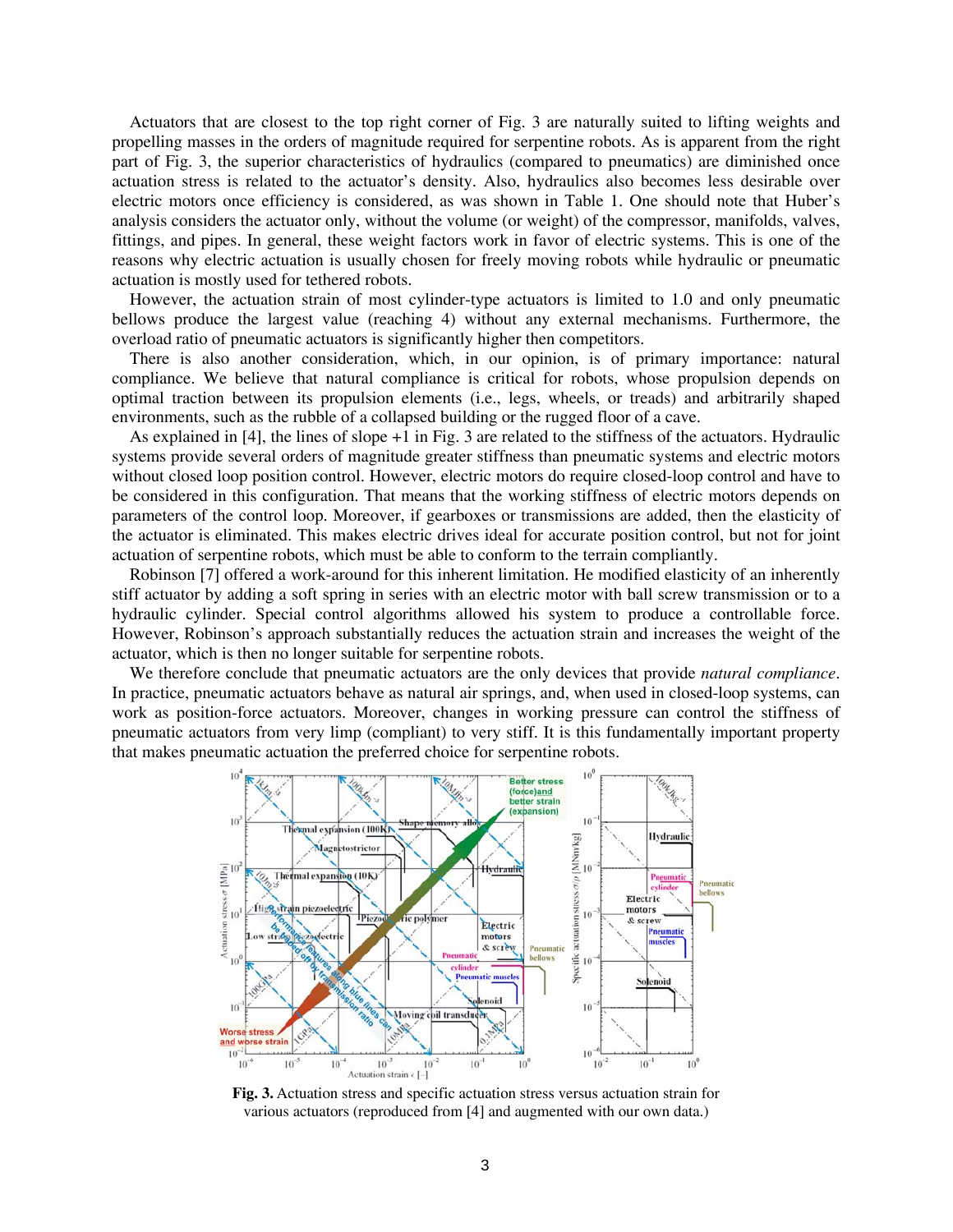## **3 Pneumatic actuators**

There are three "mainstream" types of pneumatic actuators: cylinders, bellows, and artificial pneumatic muscles. Cylinders and bellows develop force in quadratic proportion to their diameter *d*. In pneumatic muscles force is related to diameter and length, and the actuation force can be much larger than the force generated by a cylinder with the same diameter. Unfortunately, the force drops very quickly with contraction. Characteristics of different types of pneumatic muscles can be found in [2, 8]. The actuation force of bellows (see Fig. 4) also drops with expansion, but not nearly as dramatically as that of artificial muscles.

One serpentine robot with pneumatic actuation is MOIRA [6], which uses cylinder-type actuators in the space of the joints. However, in doing so joints take up even more space than segments. We believe that this is a less advantageous design, because it increases the robot's inert surface area *Ai* and thus reduces the propulsion ratio *Pr*.

To avoid this situation, cylinders or pneumatic muscles would have to be placed within a segment to actuate the joints. These actuators would take up much or most of the available space within a segment and dramatically limit the space available for other components.

In contrast to cylinders and artificial muscles, we believe that pneumatic bellows are an ideal solution because they allow the integration of four large-diameter pneumatic actuators in so-called "Joint Space" (i.e., the space occupied by the joint – see Fig. 5). As shown in Fig. 6, bellows have the very suitable property of taking up minimal space when deflated, and maximal space when inflated. They can thus be placed in Joint Space, without taking up any segment space. The location of the pneumatic actuators in Joint Space also allows for larger actuator diameters than what would be possible if the actuators had to be placed in Segment Space, where space is shared with all other onboard components.

### **4 The Integrated Joint Actuator for serpentine robots**

Based on the discussion thus far, we chose pneumatic bellows as the best-suited actuator for serpentine robots. In accordance with that choice we designed our "Integrated Joint Actuator" (IJA) for serpentine robots. Fig. 5 shows a cross-section of the IJA. The design assumes that there is a 2-DOF universal joint in the center, connecting any two adjacent segments. An arrangement of four equally spaced bellows is used to actuate the two degrees of freedom of each joint. Each closed end of a bellows is rigidly fastened to the front or rear "firewall" of a segment. Compressed air can be pumped into the bellows or exhausted from the bellows via an appropriate hole in the firewall. The maximum bending angle in our IJA is up to



**Fig. 4.** Pneumatic bellows developed at the University of Michigan (a). Static characteristics, (b). Pneumatic bellows: extended and compressed.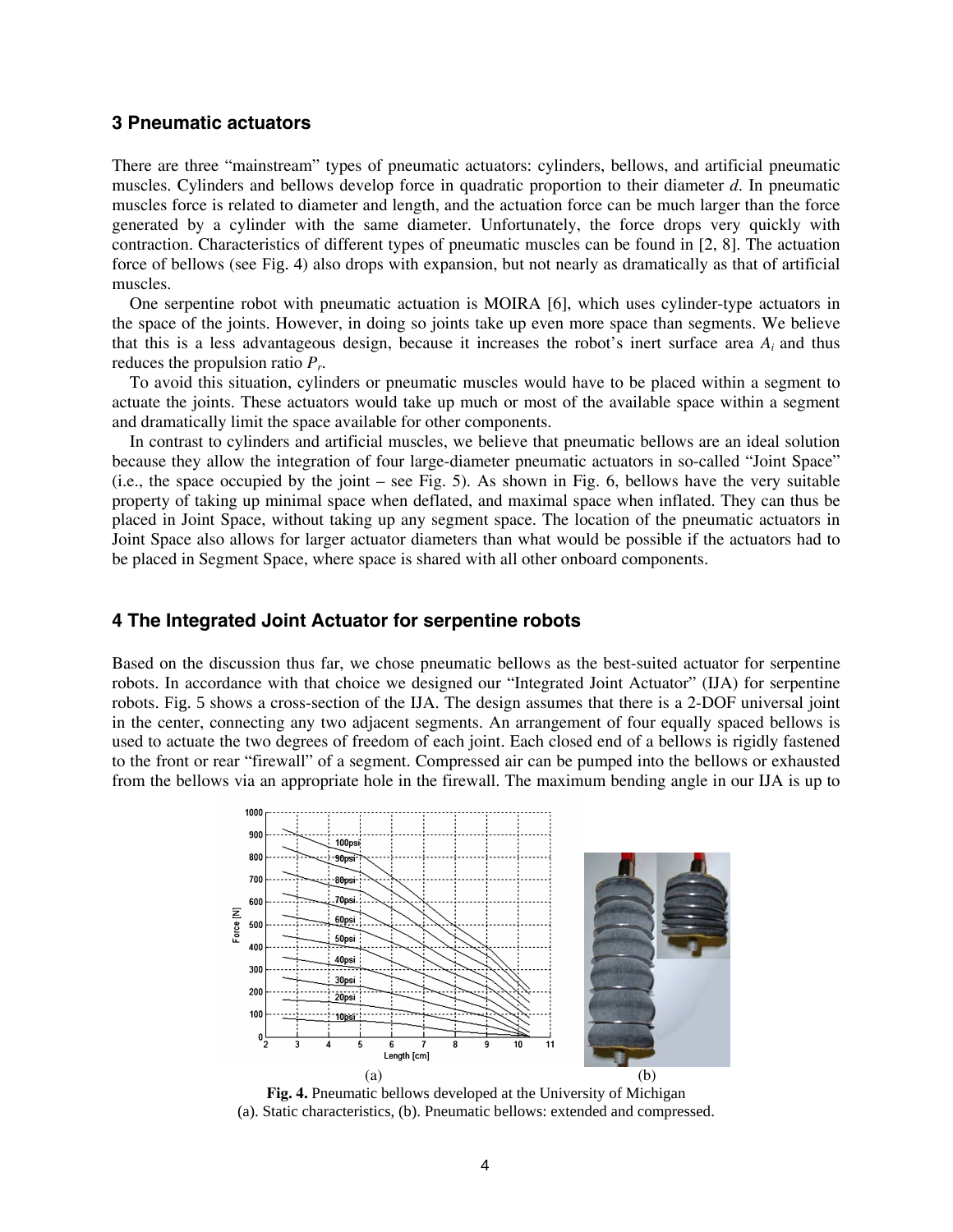25° in each direction.

Fig. 6 shows the case of the OmniTread lifting its two lead segments (according to requirement #5), each of weight *W*. To accomplish this task, the IJA of Joint B inflates bellows B1 and B2 and exhausts bellows B3 and B4. This creates a lifting torque  $\tau_p$  that must overcome the reactive moment from the weight of the two segments,  $M_{\text{react}} = L_1 W + L_2 W$ .

One must further keep in mind that a fully symmetric serpentine robot can roll on any side and may even move on one of its four edges. In such an extreme case, only one single bellows would be able to contribute to the lifting torque  $\tau_p$  and the lever arm for producing this lifting torque has length *D*, as shown in Fig. 5. During experiments we measured the minimum value of the pressure difference  $p_A - p_B = 63$  psi needed for generating a torque  $\tau_p = 25$  Nm,



which is sufficient to lift up the two lead- or tail-segments of the OmniTread.

In the nominal case of Fig. 6 (OmniTread lying on a side, not an edge), not just one but two bellowspairs provide the lifting torque, albeit at a reduced moment lever  $D/\sqrt{2}$ . The available lifting torque in that case is larger than in the case of the OmniTread laying on its edge and can be generated by an even smaller pressure difference. In this case two front segments can be lifted up by the pressure difference  $p_A$   $p_B = 47$  psi generating a torque  $\tau_p = 27$  Nm.

### **5 Conclusions**

This paper focuses on the problem of joint actuation in serpentine robots. Based on our experience with the design of such robots, we defined in this paper the unique requirements for joint actuation in serpentine robots.

Our paper then introduces our solution for this problem, a system called "Integrated Joint Actuator" (IJA) for serpentine mobile robots. The IJA uses specially designed pneumatic bellows as actuators in combination with our unique Proportional Position and Stiffness (PPS) control system described in details in [1].

While the combination of requirements defined in this paper may be unique to serpentine robots, subsets of these requirements are typically found in many existing mechanical structures. Our IJA should thus also appeal to researchers outside of the small community of serpentine robot developers.

## **Acknowledgements**

This work was funded by the U.S. Department of Energy under Award No. DE-FG04-86NE3796.

# **References**

1. Borenstein J., Granosik G., (2005) Integrated, Proportionally Controlled, and Naturally Compliant Universal Joint Actuator



**Fig. 6.** Serpentine robot lifting up its first two segments to reach up the edge of a step.